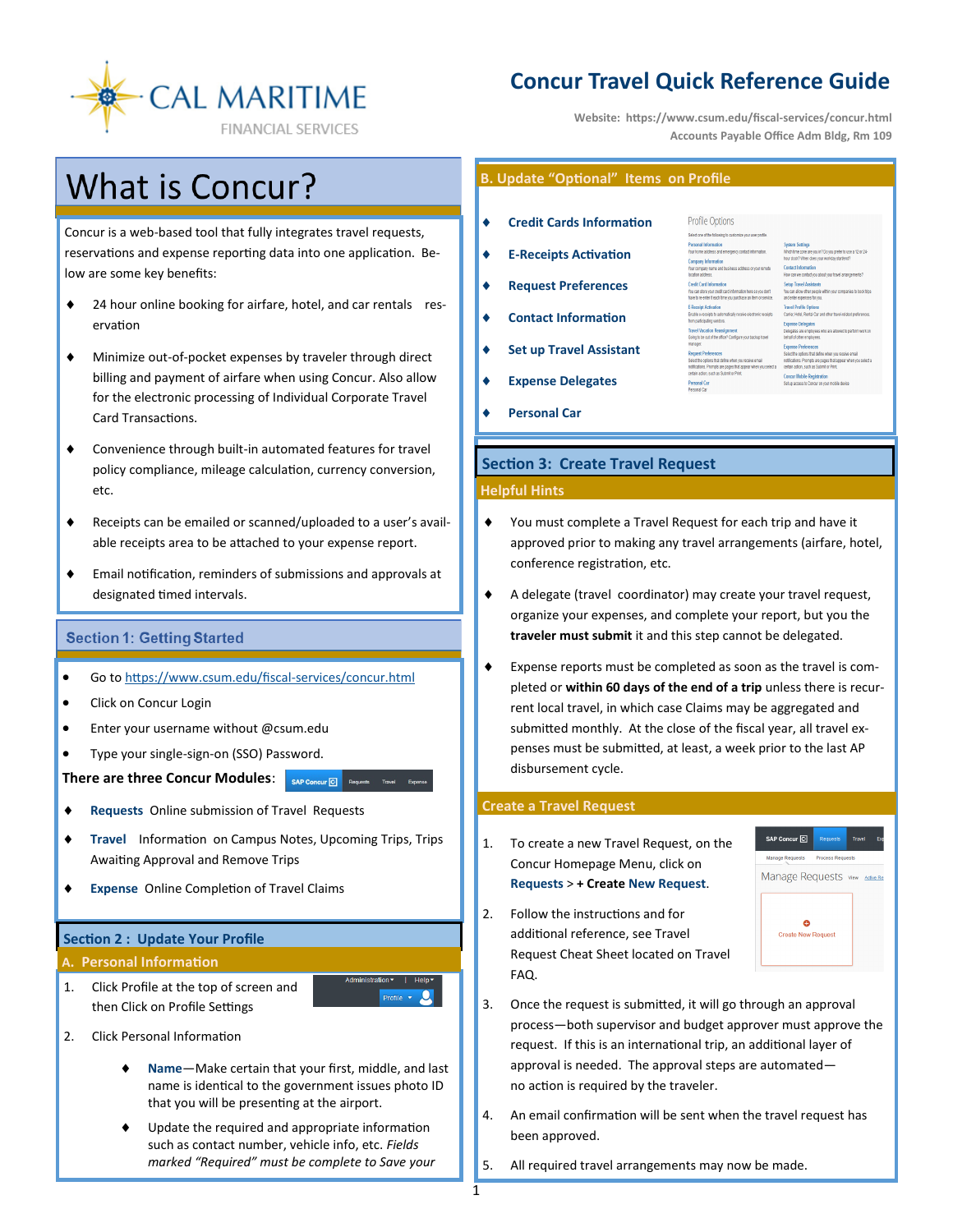

# **Section 4 : Make a Travel Reservation**

| A. Make a Flight Reserva-                     |    | SAP Concur <sup>[C]</sup>                                     | <b>Requests</b>                                                                        | <b>Travel</b> | Expens              |
|-----------------------------------------------|----|---------------------------------------------------------------|----------------------------------------------------------------------------------------|---------------|---------------------|
|                                               |    | Travel<br>Arrangers                                           | <b>Trip Library</b>                                                                    | Templates     | т                   |
| On the flight tab of the                      | ΧO |                                                               | Q                                                                                      |               | Tra<br>$\mathbf{a}$ |
| Travel page, select one                       |    | Mixed Fiight/Train Search<br>Round Trip                       | One Way                                                                                | Multi City    | Com                 |
| of the following op-                          |    | From @<br>Departure city, airport or train station            | Find an airport   Select multiple airports                                             |               |                     |
| tions:                                        |    | To<br>Arrival city, airport or train station<br>Depart @      | Find an airport   Select multiple airports                                             |               | For                 |
| <b>Round Trip</b>                             |    | $\Box$<br>Return @                                            | depart = 09:00 am = 24 =<br>depart $\mathbf{v}$ 03:00 pm $\mathbf{v}$ = 4 $\mathbf{v}$ |               |                     |
| <b>One Way</b>                                |    | 皿<br>Pick-up/Drop-off car at airport<br>Find a Hotel          |                                                                                        |               |                     |
| <b>Multi City (Multi Segment)</b>             |    | Search by<br>$\cdot$<br>Price                                 |                                                                                        |               |                     |
| In the Departure City and Arrival             |    | Refundable only air fares<br>Flights w/ no double connections |                                                                                        |               |                     |
| <b>City</b> fields, enter the cities for your |    |                                                               | <b>Search</b>                                                                          |               |                     |
| <b>A</b> 1                                    |    |                                                               |                                                                                        |               |                     |

- **City** fields, enter the citi travel.
- In the **Departure** and **Return** fields, select the appropriate dates and times.
- If you need a car, select **Pick-up/Drop-off car at airport**.
- If you need a hotel, select **Find a Hotel.** (More information appears; make the appropriate choices.)
- Select **Refundable Only**, if appropriate
- In the **Search Flights** By field, select either Price or Schedule, click **Search**.
- (Optional) After you find the appropriate flight, you can View the Seat mapby clicking on the icon to the right ofthe flightinformation. The seats will be assigned to you by the airline or based on the information in your profile. You will have an opportunity to change your seat before purchasing the ticket.
- Before clicking Reserve for the appropriate flights, click **show details. [Note: US Bank Travel Ghost card will automatically be charged.]** Click **Reserve Flight** and **Continue.**

You will receive an email notification from CBT with your travel reservation information and contact information if you need to contact a Christopher Business Travel (CBT) Agent. Your reservation is not finalized until you have a received a confirmation email from CBT.

### **B. Select a Hotel**

CSU Policy: Maximum nightly room rate is \$275 before tax. If you book a hotel greater than \$275 you will only receive



reimbursement for the max rate of \$275 plus any applicable taxes charged, unless an approved One-Time Exception form is attached to your Expense Report.

# **Concur Travel Quick Reference Guide**

**Website: https://www.csum.edu/fiscal-services/concur.html Accounts Payable Office, Adm Bldg, Rm 109**

## **B. Select a Hotel cont'<sup>d</sup>**

- Click on the hotel tab on the Concur homepage and select the **Check-in Date** and **Check-out Date.**
- Your results will appear based on the search criteria you entered. To further refine your search, use the available boxes such as Name Search, Price, Display Settings, Property Brand, etc.



• Please read Hotel Rate and Cancellation Policy. When ready to reserve your room, click **Reserve Room and Continue** for the appropriate rate and hotel.

### **C. Book a Rental Car**



 $F$ 

 $\vec{00}$ 

If you specified that you need a car on the Search tab, the car results are displayed after you select your

flight. However, if you selected "automatically reserve this car", you will not see your car options. The car will be reserved based on your default profile options.

- Click on the car rental tab of the Concur homepage and under Car Search, enter your **Pick-up date** and **Drop-off date**.
- Choose **Pick-up car at** radio button: **Airport Terminal** or **Off-Airport** and enter the airport name or check the box **Return car to another location**. And, click **Search**.
- Once you click on the cost amount of your car choice, it will take you to the **Review and Reserve Car** page. Review your travel details one last time and click **Next**. Continue to follow through with the steps to complete your reservation. Click **Reserve Car and Continue**

. iai

 $0<sup>0</sup>$ 

# **Section 5: Approve a Travel Request or Expense**

Approvals

- Go to Required Approvals
- $\frac{0}{2}$ Select applicable Approval, ie. Travel **Requests or Expense Reports**
- Click on the request/expense to approve.
- Review all travel details and click **Approve.**

If you have found mistakes or you do not approve the travel request, click **Send Back Request**.